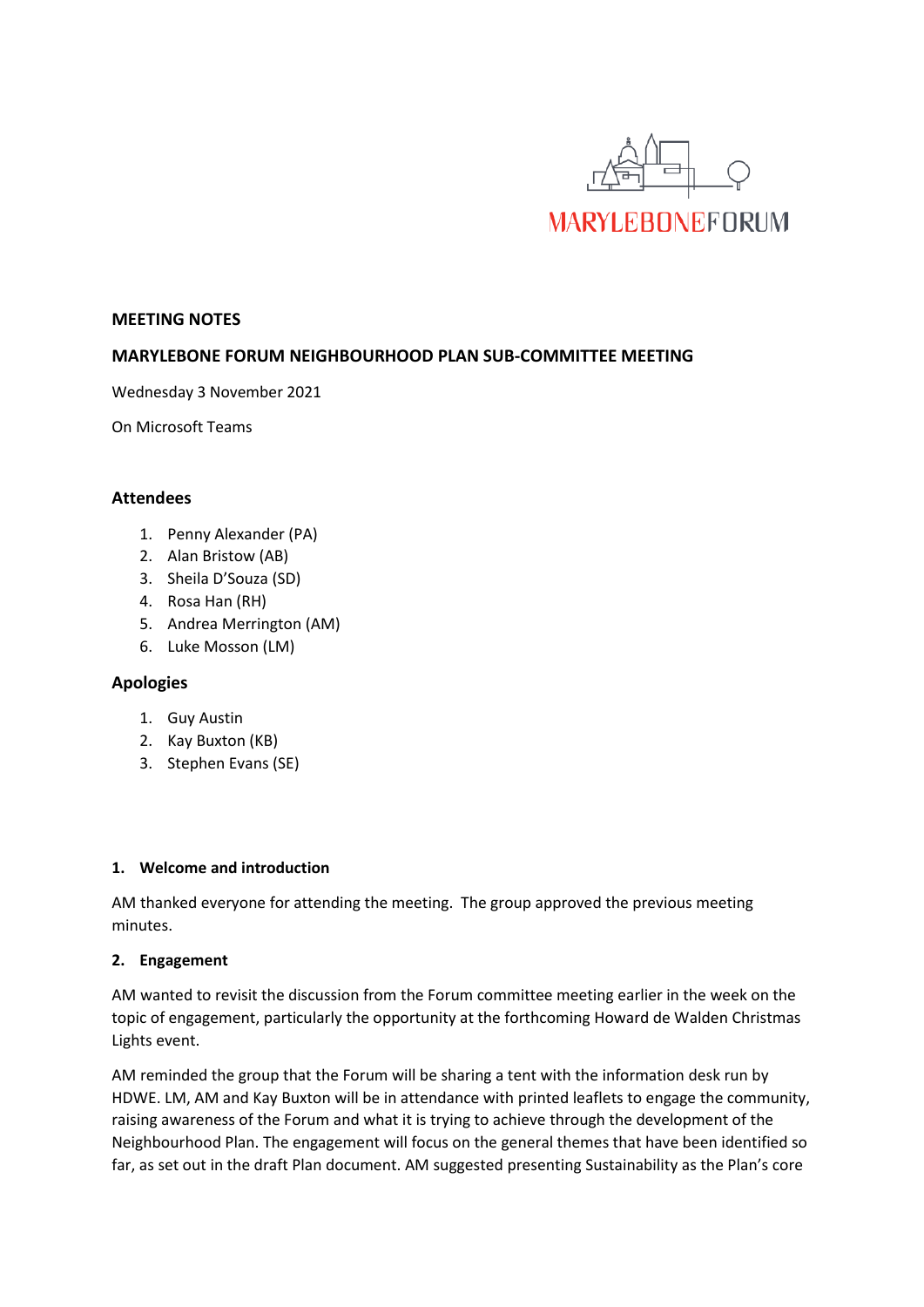theme and how this will interweave throughout the policies. The engagement activity aims to find out from members of the community what their desires are for the area, what is lacking and to gather feedback. Completed forms can be dropped off at HDWE who will then collate them. Alternatively, people can register their interest on the website.

PA confirmed that following the discussion at the committee meeting, PA, Kay and Kate Rayner had decided to refine the wording of the existing Contact Us form to make it clearer that those interested could sign up to stay up to date on Plan developments, aligning with the wording on the form being used for engagement. These amendments will be made today. There was an issue with how to determine who can join the Forum as the categories in the constitution are very broad but this has now been agreed. AM asked who holds the constitution. PA responded that Michael Bolt was the person who drew it up originally. AM suggested it be shared with the whole sub-committee. It's important to make sure that in the drafting of the Plan, the group are meeting all the elements of the constitution. SD asked if the constitution is on the website  $-$  it should be along with documents detailing the boundary. PA confirmed that the constitution is on the website and circulated a link to it via the Teams chat function.

AB asked about a very useful consultation programme that was circulated that he can no longer find. Would it be possible for this to be re-sent? AM will send again. Kay had put it together to give an indicative timeline for the CIL funding application.

AB asked if the Forum ceases to exist once the Plan has been adopted. AM confirmed that the Forum will continue.

AM commented that the Christmas Lights event provides an engagement opportunity that cannot be missed, attracting a large section of the community. Evidence of engagement is critical to the Plan process and will help in forming policies going forward. It could also help form the case for a CIL application for air quality monitors, if it becomes apparent that this is an issue that the community is concerned about.

RH added that it had been suggested at the committee meeting that a similar engagement exercise take place at Baker Street Quarter's Christmas market event being held in Portman Square Garden. PA confirmed that there are a number of events coming up and she is currently collating the dates. This includes a monthly market and the Christmas market on 1-3 December. PA is happy for these events to be used for engagement and will circulate dates to the group in case others would like to attend. AM agreed that getting more engagement in before Christmas would be useful and would be happy to attend.

PA added that the Marylebone Association also has its AGM coming up on 15 December as a virtual event – could this also be an opportunity to engage with residents? AM is meeting members of the Marylebone Association next week so will mention it then. It would be good to get a list of all forthcoming dates from both the Marylebone Association and St Marylebone Society to make sure that engagement opportunities aren't missed. PA suggested using polling functions if these meetings are taking place online. SD will ask if this is possible and get back to PA and the group.

AB asked if a printed flyer could be produced to give more information and engage the community, with content about the Forum and the development of the Plan and pointing people to the website to stay up to date. AB fears that the Forum missing opportunities to engage residents that are outside of the committee members' immediate bubbles. AM agreed and suggested that this would also be useful to engage businesses. Although the printing of lots of flyers isn't considered very sustainable, it is important to use a variety of engagement methods to ensure that as many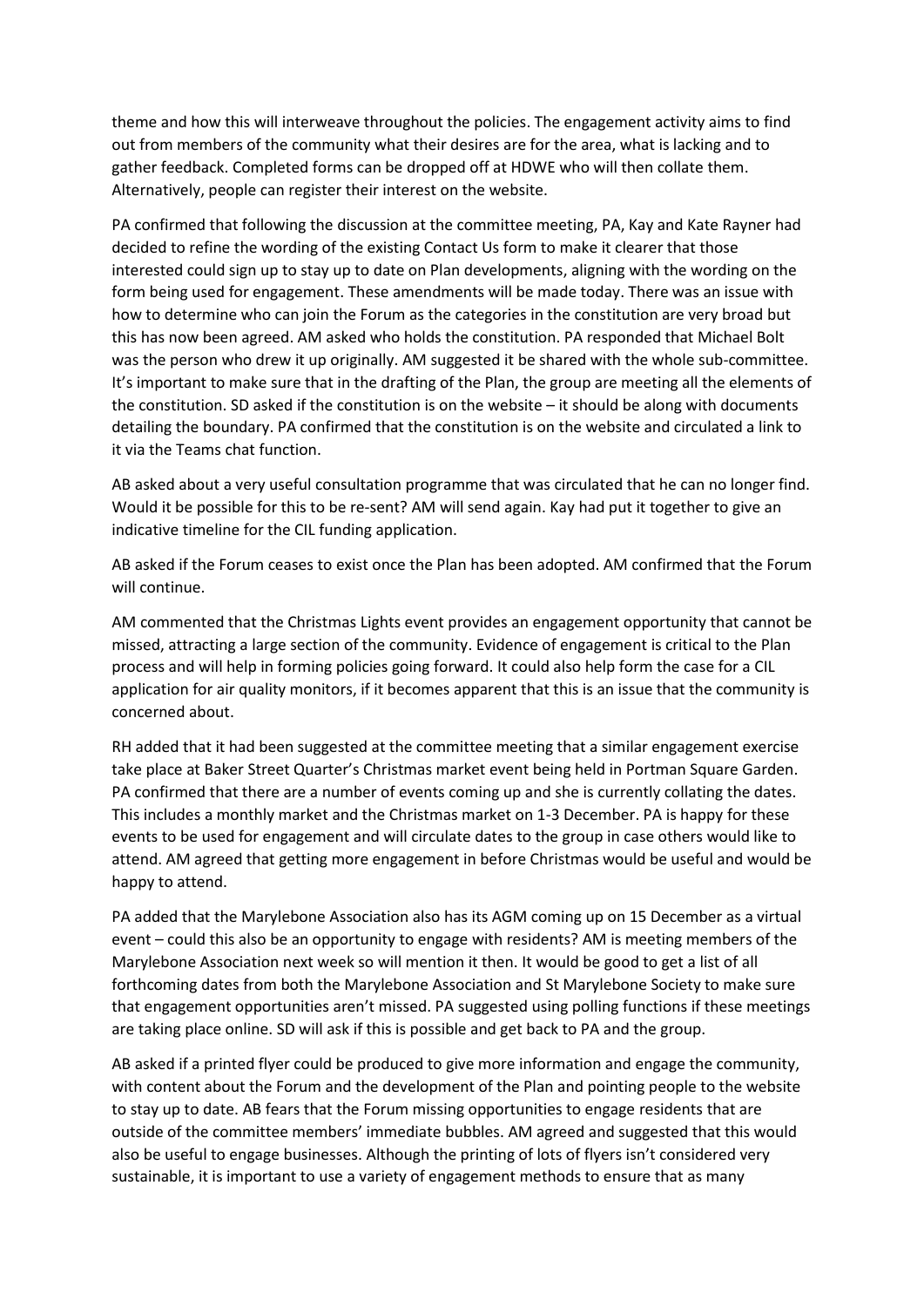stakeholders as possible are reached – this can't just be digital. AB commented that, despite investing effort and funding into creating a website, the challenge is getting people to look at it. A leaflet drop could be a good way to generate interest and visitors to the site. AM responded that the challenge is the scale of the area and how a leaflet drop would be funded, both the print and the delivery. AM suggested this should be taken to the wider committee for a decision. AB added that there is an issue with a leaflet being caught up in letterbox junk mail and SD added that in multitenanted blocks, any leaflets are often scooped up and disposed of. SD added that finding volunteers to leaflet drop can be challenging.

## **3. Update on actions from the last meeting**

**Action 1** was for AM to proceed with getting quotes from planning consultants. Gerald Eve and CBRE have been contacted. Gerald Eve has sent through a document outlining the Milestones and Actions for the development of the first Plan draft, based on their experience working on the Mayfair Plan. The document illustrates the amount of work and input that will be required from the Forum and highlights the need for a communications consultant which is something that hasn't been discussed before. PA strongly agrees with this if effective engagement is to take place. AM pointed out that the management of the communications would include notices, newspaper adverts, website publications and leaflets. The Forum would be responsible for much of the collection and collation of consultation feedback and data as well as preparing the final documents for submission to the Council. AM suggested she go through this document in more detail and respond to Gerald Eve with queries. The group agreed.

AB queried that Kay suggested in the committee meeting that Gerald Eve had perhaps quoted for too much of the process yet it seemed that AM was stating that there was much that wasn't included. PA wondered if there was a misunderstanding. AM will clarify.

SD asked if the proposed CIL application to fund the planning consultant could also include an allowance for communications support. AM responded that the current CIL application is only to fund strategic planning input into the Plan's development and does not allow for funding for communications and perhaps this should be considered. AB added that a communications consultant would be an invaluable resource for coming up with creative ideas for reaching residents and the community. AM added that three quotes would be needed to gauge costs. PA and RH confirmed that they know of some contacts that might be interested. RH asked if Gerald Eve has a communications capacity and AM confirmed that it doesn't.

AM noted that Gerald Eve are reluctant to provide a final quote given the unknown factors of how long the process will take and what is required. They have suggested £10k payment up front that can be drawn down from and then topped up when necessary. AM confirmed that if the Forum choose to proceed with Gerald Eve, it would be James Wickham that would be the policy consultant – he has good connections in the area, is policy liaison for the WBA and has a direct relationship with WCC.

AM suggested that once formal quotes are received, they should be discussed and decided on amongst the sub-committee. RH and PA responded that, following the discussions at the committee meeting this week, the decision should go to the full committee but with a strong and clear recommendation from the Plan sub-committee. SD added that drafting a proposal and circulating to the whole committee prior to the meeting would ensure that discussion was effective and time was not lost.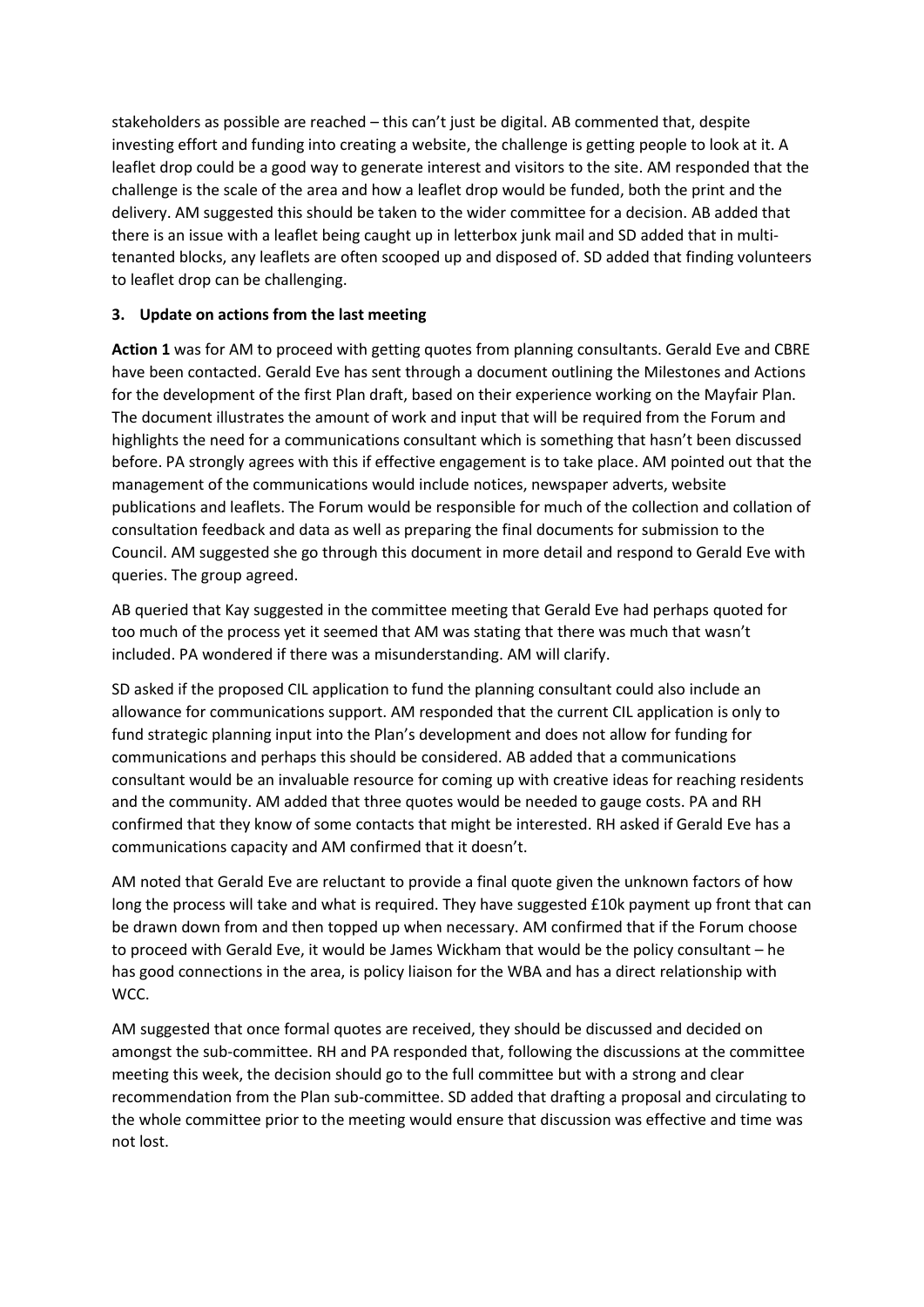AM asked that if the group would like to get a third quote, perhaps from a smaller planning consultancy as suggested by Michael Bolt, that details of contacts be sent to her. LM commented that while the larger consultancies tend to be more expensive, the service received is of high quality. He suspects that the reason they have attributed so much work to the Forum in their document is to keep their quote as low as possible. A careful balance between what they deliver and what the Forum and its members can take on will need to be addressed.

**Action 2** was to update on the CIL application. AM confirmed that there have been no further updates to what was presented at a recent committee meeting.

**Action 3** was for all to consider the data sets that would be required for policy drafting going forward. AM suggested that this needs to continue. SD was able to collate Ward profile information that was captured in 2018 and available on the Council's website. Given the Ward boundaries are due to be amended in 2022, this data may change.

AM displayed a map of the Forum area and asked about a section of the neighbourhood boundary – to the north of Marylebone station. AM has limited knowledge of this part but it is essential that it is represented in Forum activities and the policies drafted for the Plan. SD confirmed that there is no green space in that area, other than that in Dorset Square which is private. SD was able to explain where the existing Ward boundaries lie on the map. There is a broad spectrum of properties ranging from former local authority housing to mansion blocks and Georgian terraces. There are several CIL funding opportunities with a youth centre facility on Rossmore Road, St Paul's community centre and St Edwards primary school. AM wants to be sure that the Forum has enough local knowledge and community representation from within that area as it has with the rest of Marylebone. SD agreed and added that she has in the past contributed feedback from the community in that area via St Marylebone Society including cycle hangers, street planters and pocket parks. PA added that Baker Street Quarter are looking to extend the BID boundary into this northern section and so has contacts at the larger businesses located there in addition to existing members Madame Tussauds and Baker Street station (TfL). A public realm study is being commissioned as part of this process. PA is happy to share this data. The Baker Street Quarter Smarter Giving Manager also has good knowledge of the community groups and charities that are working in that area. AM thinks this will be useful going forwards in ensuring that policies are developed that work for every part of Marylebone.

AB commented that the unifying issue that effects the whole community of Marylebone is air quality – if the Forum could achieve one thing, it would be getting this issue on the map and initiatives in place. SD responded that Marylebone had the Low Emission Neighbourhood centred on it and local councillor Karen Scarborough is the air quality champion for Westminster. SD suggests that the Marylebone Association and others engage with Cllr Scarborough to highlight the issue. £50k was spent on monitoring carried out by Kings College for the LEN for which a final report was never released despite frequent requests. Until there is valid data and evidence to show that there is a serious problem with local air quality, very little will be done to address it. Following the acquisition of data, decisions then need to be made on what to do about it. SD gave the example of Hammersmith which is using number plate recognition to create barriers to vehicles from outside of the area using residential streets as cut-throughs. How would the community in Marylebone feel about introducing something similar? AM responded that this is important to understand and to make informed decisions based on consultation with the community. The Forum is recognising the importance of air quality by basing the Neighbourhood Plan around the topic of sustainability and this is aligned with WCC's journey towards net zero. Including policies on greening, encouraging